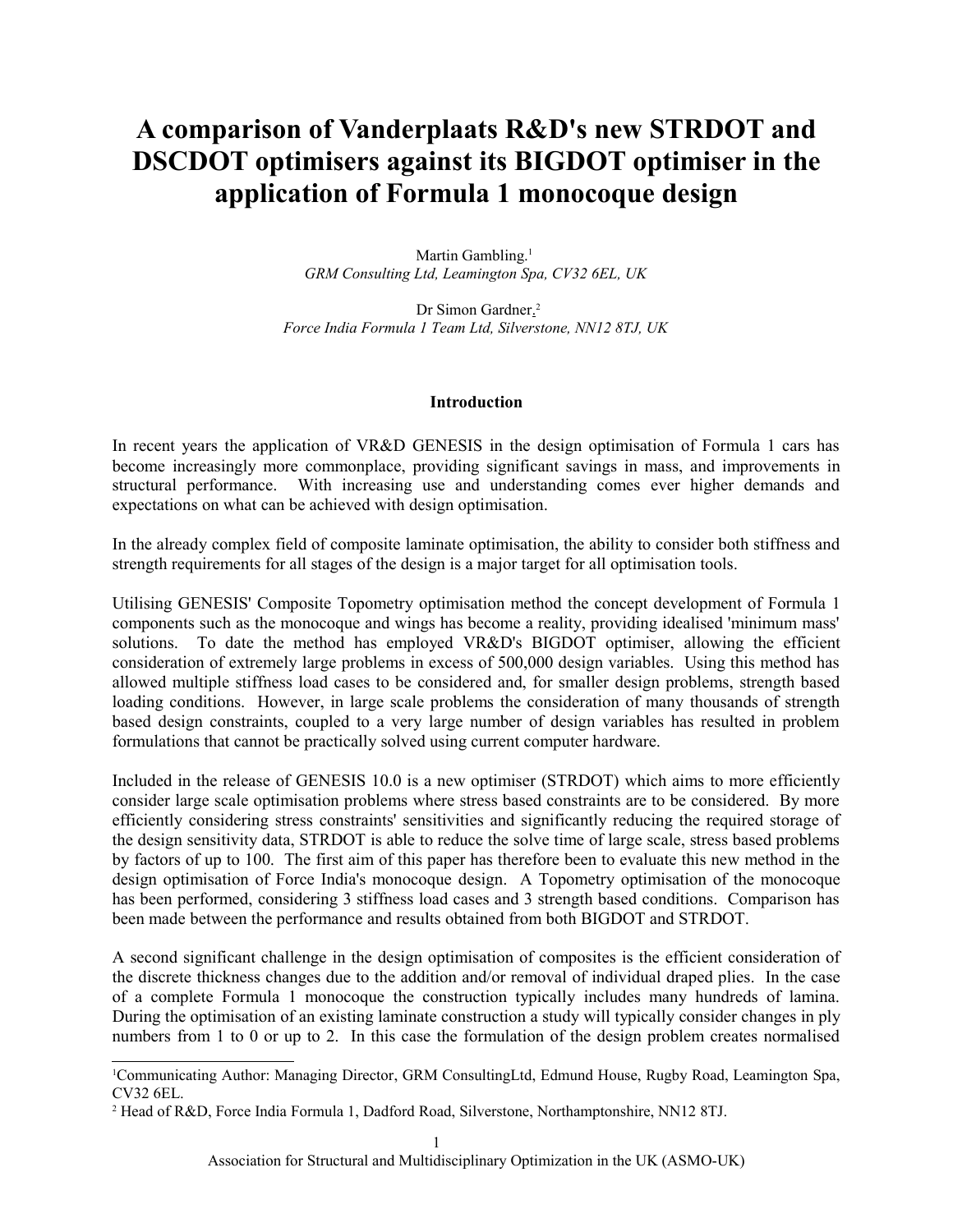allowable design variable positions of 0, 0.5 and 1, posing a very difficult problem for a gradient based optimiser. To date BIGDOT has provided significant improvements in laminate design however, as more efficient designs are developed, the benefits of the optimiser over the current design has diminished, therefore putting further demands on what can be achieved through optimisation.

To consider large scale optimisation problems where discrete variable steps are large, VR&D has developed a new optimiser named DSCDOT, which has also been embedded into GENESIS 10.0. To assess the effectiveness of this new optimisation algorithm the detailed laminate design of Force India's monocoque has been optimised to determine which, if any plies, can be removed and where current plies should be duplicated to minimise the design mass. Defined using GRM/OptiAssist the optimisation has linked directly to the monocoques' ply construction, created using Laminate Modeller. An updated layup construction has then been created, allowing the optimised design to be directly passed to the manufacturing.

## **I.Background of STRDOT and DSCDOT Optimisers**

STRDOT<sup>1</sup> is a new and experimental optimizer, which can be used to solve a special subset of structural optimization problems. It is used to resize members of a structure so that certain static stress constraints are satisfied. In GENESIS, this method is typically used in conjunction with the standard methods such as DOT or BIGDOT. STRDOT has been implemented into GENESIS for the efficient consideration of strength based structural problems. During implementation a number of test cases have been performed, in order to validate the process for typical structural problems. Below are two examples of the new STRDOT optimiser:

*1. Example 1: Simply Supported Square Plate under Point Loading*

A square plate comprising of 1,600 elements was constructed and constrained in all three translational degrees of freedom at its four corners. A point load was applied to the centre of the plate and a stress constraint applied to all elements in the model.

The plate was optimised using both the current BIGDOT optimiser and the new STRDOT optimiser. Table 1, below shows the results of the optimisation, which demonstrate a reduction in both elapsed and CPU times i

of 30 times. The objective is also noted to be very similar, with STRDOT providing a slightly lighter solution.

|               | Time (seconds) |                | Ratio (%) |                | Objective |
|---------------|----------------|----------------|-----------|----------------|-----------|
| Optimiser     | CPU            | <b>ELAPSED</b> | CPU       | <b>ELAPSED</b> |           |
| <b>BIGDOT</b> | 4599           | 4617           | 3.31%     |                | 0.72      |
| <b>STRDOT</b> | 152            | 154            |           | 3.34%          | 0.67      |

Table 1: Summary of Simple Plate Optimisation

*2. Example 2: Composite Box Cantiliver*



A box section cantilever model comprising of 8,000 elements was constructed and fully constrained at one end. A rigid element was created at the free end and a point load applied. The composite layup was defined with 6 uni-directional fibres of orientations 0, 30, -30, 60, -60 0 degrees. A a design problem the thickness of each ply of each element was designed, constraining the allowable failure index in each element to not exceed 1.0.

As with the simple plate the cantilever was optimised using both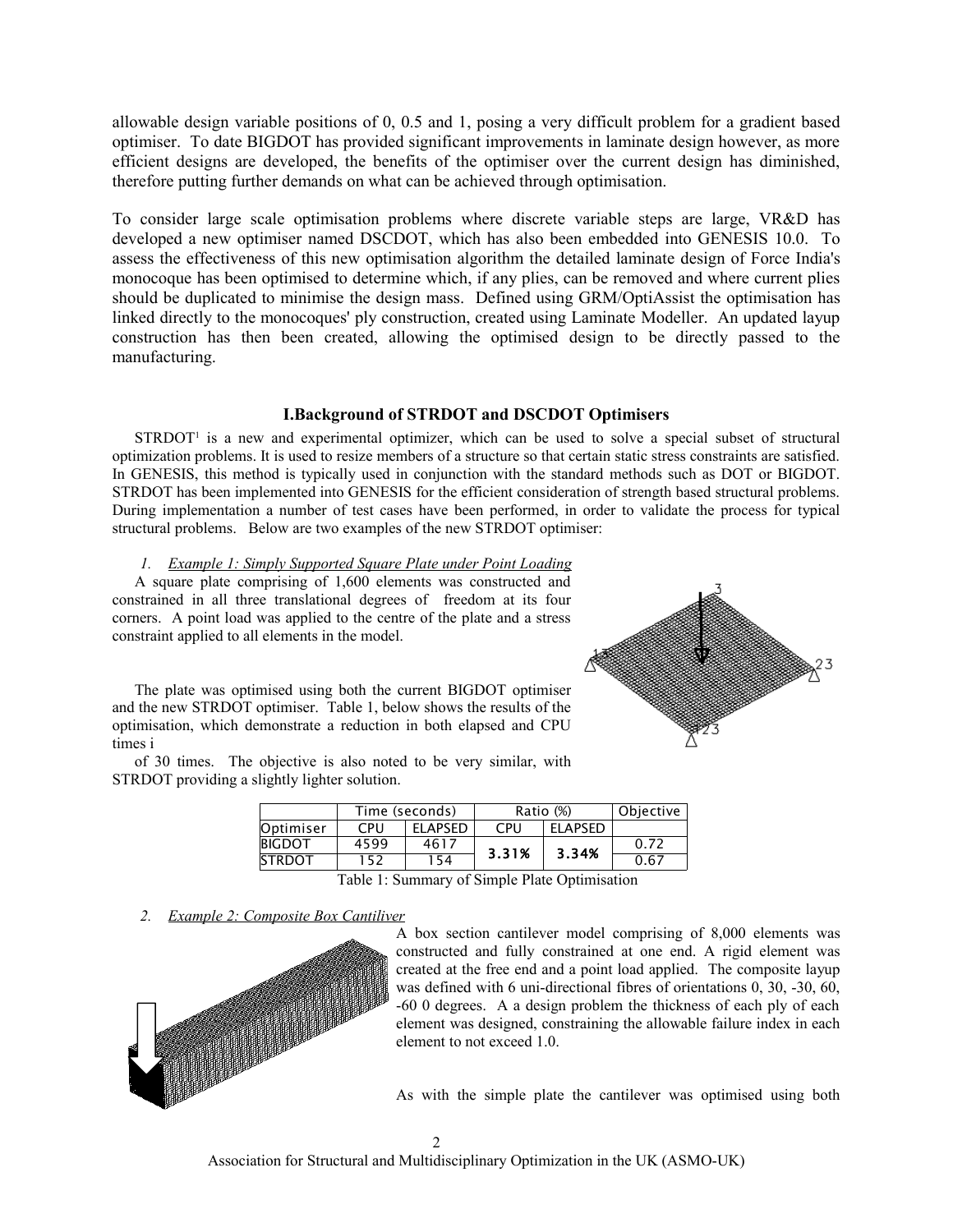BIGDOT and the new STRDOT optimiser. Table 2 overleaf shows the results of both optimisations, which again demonstrate a significant reduction in both the CPU and elapsed times to complete the study. In this second example it can be noted that BIGDOT yielded a notably lower mass than that achieved using STRDOT. This difference may be attributed to the assumptions made to achieve such significant solver time reduction. In the case of the composite cantilever the calculation of failure index is more complicated that the stresses in the simple plate, which may be causing more difficulty for STRDOT during the approximate optimisation phase.

| Time (seconds) |                | Ratio (%) |                | Objective   |
|----------------|----------------|-----------|----------------|-------------|
| CPU            | <b>ELAPSED</b> | CPU       | <b>ELAPSED</b> |             |
| 12015          | 15549          |           |                | 0.15        |
| 1530           | 2126           |           |                | 0.21        |
|                |                | __ _ _ _  | 12.73%         | 13.67%<br>. |

Table 2: Summary of Cantilever Optimisation

The consideration of discrete (incremental stepped) variables is a complex challenge for gradient based optimisers such as those within GENESIS. The consideration of discrete variables is an important part of the optimisaton of composite structures due to material thickness changes being dictated by the adding/removing of distinct plies of a fixed thickness. Whilst GENESIS has supported the optimisation of discrete variables since the introduction of BIGDOT in 1999, the demands on the problem size and complexity have meant that there was an opportunity to improve upon BIGDOT's discrete optimisation capabilities.

As a result of this VR&D have developed DSCDOT, a new discrete optimiser. One of the mains aims in developed DSCDOT was the ability to consider discrete variables where the increment between allowable variables is very large, something that is particularly commonplace in composite optimisation. When considering existing detailed laminate designs the optimiser will often be required to consider the adding to or removal of many hundreds of existing plies. Taking one ply as an example this results in normalised discrete variable positions of 0, 0.5 and 1.0 where 0=0 plies, 0.5=current single ply and 1.0=2 plies.

To benchmark the capabilities of DSCDOT against BIGDOT a cantilever example (shown below) previously used to validate BIGDOT<sup>2</sup> has been used, where the width b and height h of n subsections has been optimised. The objective for the problem is to minimise mass with a stress constraint applied to each section of the cantilever.





Cross section

Using DSCDOT, the cantilever has been optimised by firstly considering discrete variables increments of 0.1 and then by much larger integer steps. The results of these optimsations are shown in Tables 3 and 4 below, with comparisons made to BIGDOT.

Comparison of DSCDOT to BIGDOT demonstrates a consistent improvement in the objective calculated. More notable is the improvement in objective achieved when the discrete variable increment is large.

| <b>PARAMETER</b>                | <b>OPTIMUM</b>                         | <b>OPTIMUM</b>                 | <b>OPTIMUM</b> | <b>OPTIMUM</b> |  |
|---------------------------------|----------------------------------------|--------------------------------|----------------|----------------|--|
|                                 | <b>NDV=10</b>                          | <b>NDV=100</b>                 | <b>NDV=500</b> | NDV=5,000      |  |
|                                 |                                        | <b>Continuous Optimization</b> |                |                |  |
| <b>OBJECTIVE</b>                | 63,201                                 | 61,352                         | 61,297         | 61,399         |  |
| MAX G                           | $3.5F-5$                               | 4 8F-5                         | 8.2F-5         | $1.0E-6$       |  |
| <b>BIGDOT Discrete Solution</b> |                                        |                                |                |                |  |
| <b>OBJECTIVE</b>                | 64.863                                 | 62.517                         | 62,407         | 62,409         |  |
| MAX G                           | $-0.008$                               | $-0.002$                       | 0.0            | $2.1E-3$       |  |
| <b>DSCDOT Discrete Solution</b> |                                        |                                |                |                |  |
| <b>OBJECTIVE</b>                | 64.298                                 | 62.024                         | 61,956         | 62.011         |  |
| MAX G                           | 44F-4                                  | 5.3F-3                         | 5.2F-4         | 5.3F-3         |  |
|                                 | <b>Percent Improvement Over BIGDOT</b> |                                |                |                |  |
|                                 | 0.9                                    | 0.8                            | 0.7            | 0.6            |  |

Table 3: Optimisation results for 0.1 DVAR increments Table 4: Optimisation results for 1.0 DVAR increments

| <b>PARAMETER</b>                       | <b>OPTIMUM</b><br>$NDV=10$ | <b>OPTIMUM</b><br><b>NDV=100</b> | <b>OPTIMUM</b><br><b>NDV=500</b> | <b>OPTIMUM</b><br>NDV=5.000 |
|----------------------------------------|----------------------------|----------------------------------|----------------------------------|-----------------------------|
|                                        |                            | <b>Continuous Optimization</b>   |                                  |                             |
| <b>OBJECTIVE</b>                       | 63.201                     | 61.352                           | 61.321                           | 61,308                      |
| MAX G                                  | $3.5E - 5$                 | 4.8E-5                           | 6.7E-5                           | $2.2E-4$                    |
| <b>BIGDOT Discrete Solution</b>        |                            |                                  |                                  |                             |
| <b>OBJECTIVE</b>                       | 76,700                     | 71,790                           | 71,218                           | 72,175                      |
| MAX G                                  | $-0.04$                    | 0.0                              | 0.0                              | $2.1E-3$                    |
| <b>DSCDOT Discrete Solution</b>        |                            |                                  |                                  |                             |
| <b>OBJECTIVE</b>                       | 72,000                     | 69,180                           | 68,980                           | 69.141                      |
| MAX G                                  | $-0.002$                   | 0.002                            | 0.002                            | 0.002                       |
| <b>Percent Improvement Over BIGDOT</b> |                            |                                  |                                  |                             |
|                                        | 6.1                        | 3.6                              | 3.1                              | 4.2                         |

Association for Structural and Multidisciplinary Optimization in the UK (ASMO-UK)

`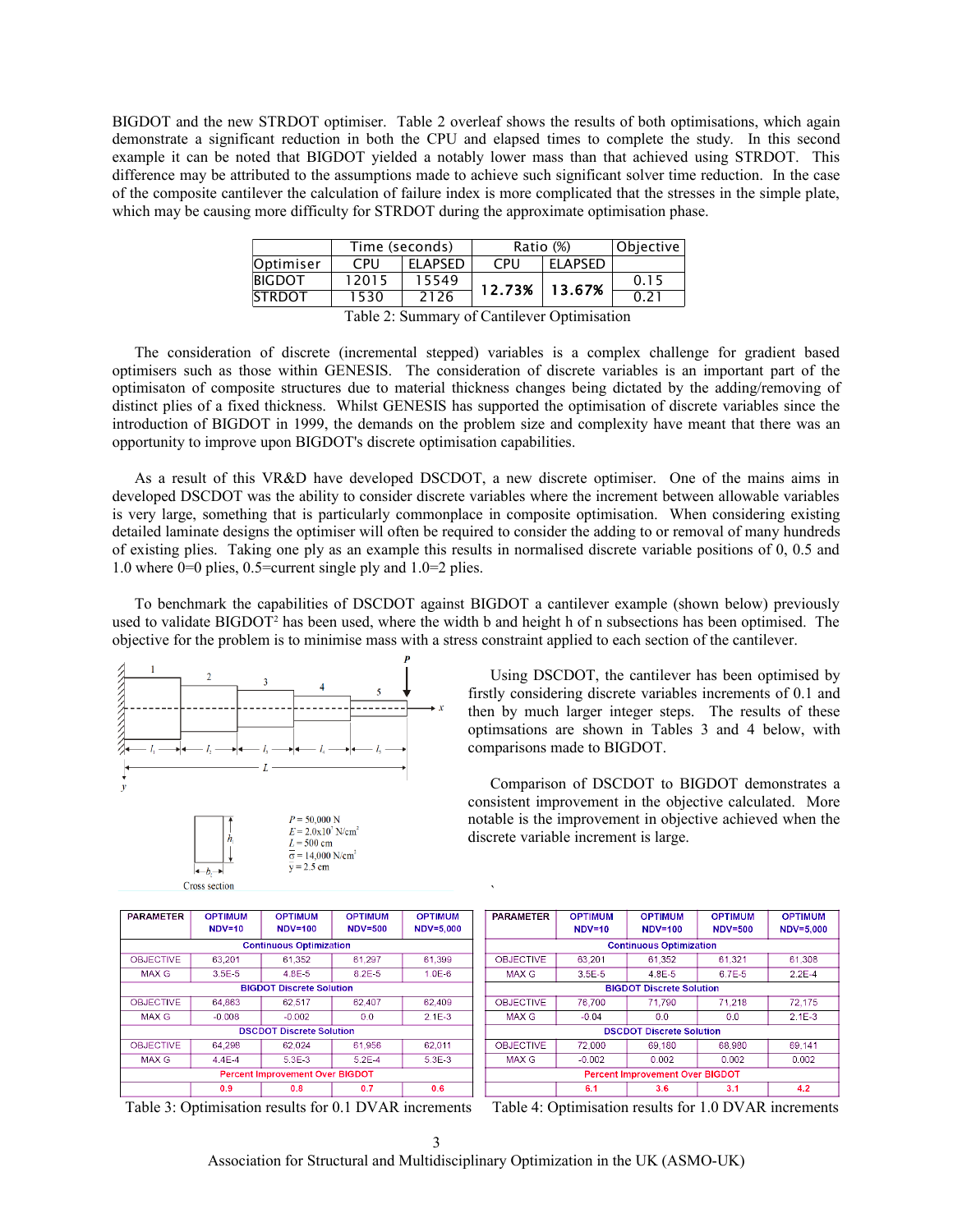### **II.Design Optimisation of a Monocoque Design**

As a comprehensive test of the current and existing optimisation algorithms incorporated into GENESIS, a study has been undertaken with the Force India Formula 1 Team to optimise the layup of their monocoque design. The study has been broken down into two main approaches; Topometry concept optimisation and a detailed discrete optimisation of the existing layup.

The process of optimising Formula 1 composite layups using GENESIS is well established. A dedicated pre-processor, OptiAssist, has been developed by GRM Consulting Ltd. to link directly to PATRAN's Laminate Modeler and Analglyph Laminate Tools. When considering the design of detailed laminates careful attention must be paid to the assignment of design variables to plies on different property groups which, in the physical component, are the same ply. This facet of composite design, as shown in the figure below, is automatically managed by OptiAssist, ensuring the optimised design can be easily manufactured.



For the design optimisation of the Force India monocoque six load cases were considered, three stiffness based and three strength based. For each loading condition the constraint of the optimisation was to maintain the current layup's stiffness or strength accordingly.



#### **III.Topometry Optimisation of a Monocoque Design**

To gain the maximum benefit of optimisation when designing composite laminates the approach of performing a Topometry concept optmisation should be performed. The approach of Topometry is to size optimise each ply of each element, allowing the designer to understand where each type of ply should be placed, therefore defining ply boundaries. Unique to GENESIS are the abilities of considering stress based constraints such as Failure Index and the method known as coarse Topometry. Coarse Topometry allows the user to automatically define groups of elements to be size optimised (in place of each element being sized individually), therefore reducing the number of design variables in the optimisation problem.

To define the Topometry problem constant baseline laminate was defined with the following factors:

- High strength UD plies
- $\bullet$  High strength cloth plies
- $\bullet$  High stiffness UD plies
- $\bullet$  High stiffness cloth plies
- Core material
- Ply angles of  $0^\circ$ ,  $+45^\circ \& 45^\circ$

The thickness of each ply was designed, including the core. The objective of the optimisation was defined to minimise mass, whilst stiffness and stress constraints were applied for the above load cases. In order to reduce the optimsation problem size, therefore reducing solve time, a Topometry Coarsening factor of 25 was used. The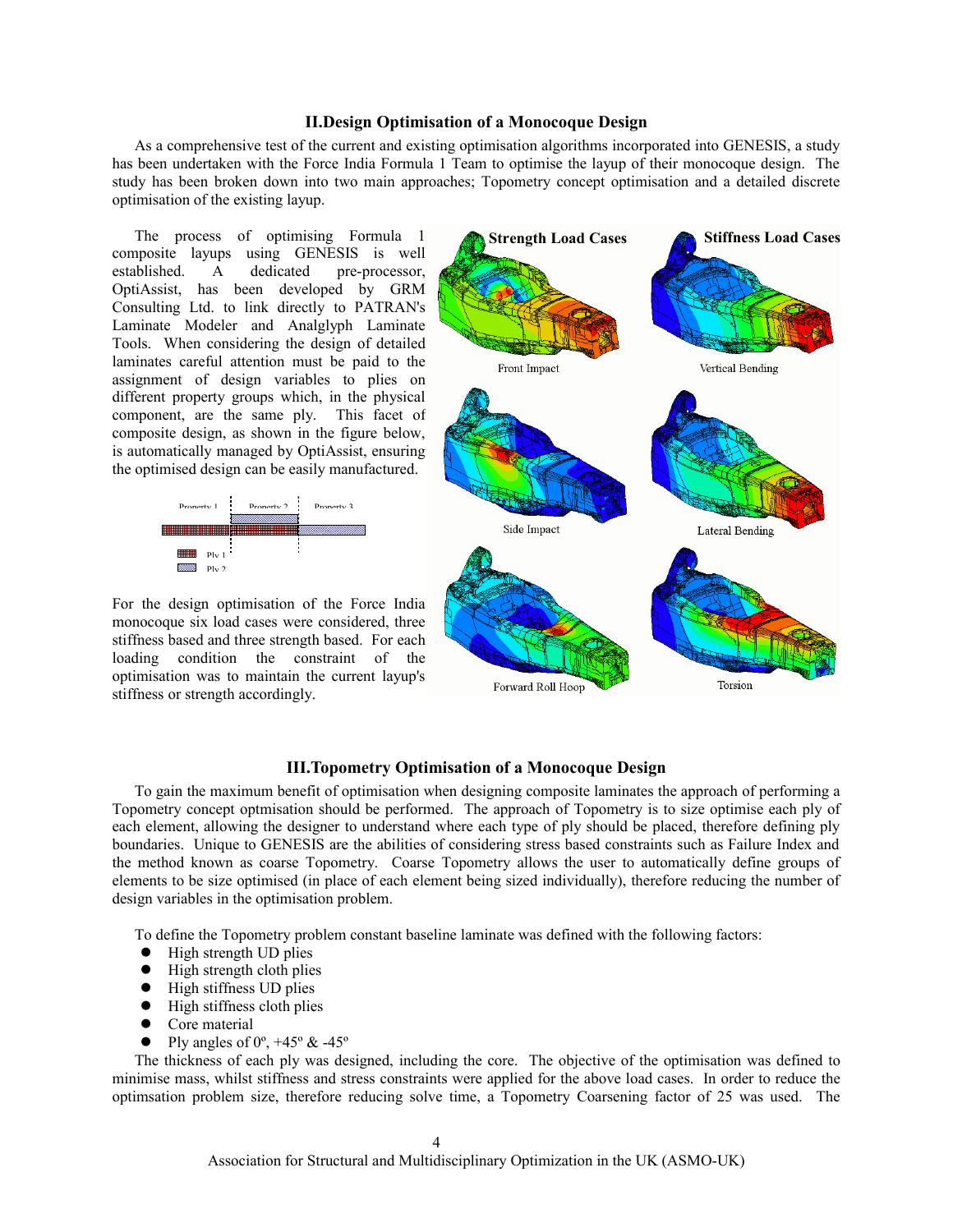resulting element groupings are shown in the figure overleaf.



With the defined parameters the problem definition resulted in a very large design problem as detailed in Table 5, below.

| Design Variables             | 32,814     |  |
|------------------------------|------------|--|
| <b>Potential Constraints</b> | 21,533,886 |  |

Table 5: Topometry Optimisation Summary

The Topometry optimisation of the monoque was performed

using both STRDOT and BIGDOT for comparison. Due to the problem size the initial optimisation using BIGBOT failed to solve due to insufficient storage for the design sensitivities. Review of the optimisation problem revealed that in excess of 70GBytes of storage would be required, more than was available. A number of trial studies were therefore performed which revealed that the design problem could be successfully optimised using BIGDOT by tuning the constraint screening and move limit parameters to reduce the required storage. The settings finally used should be applicable to most large, stress based optimisation problems, reducing the storage requirements for sensitivity calculations to approximately 10Gbytes. Comparison of the results obtained by BIGDOT and STRDOT are shown in Table 6 below.

|                | Time (seconds) |                 | Ratio (%) |                | Objective |
|----------------|----------------|-----------------|-----------|----------------|-----------|
| Optimiser      | CPU            | <b>ELAPSEDI</b> | CPU       | <b>ELAPSED</b> |           |
|                |                |                 |           |                |           |
| <b>BIGDOT*</b> | 34712          | 29465           |           |                | 0.74      |
| <b>STRDOT</b>  | 9573           | 6672            |           | 27.58% 22.64%  | 3.73      |

Table 6: Topometry Optimisation Results Summary

Comparison of the results between the two optimisers demonstrates, again, the significant efficiency gains in using STRDOT to solve stress based optimisation problems. In the case of the monocoque, however, it can be noted that, whilst all constraints were satisfied, the objective achieved was significantly higher than that obtained by BIGDOT. It is believed that the increased objective can be attributed to two factors, the approximation of the failure index calculations and the consideration of multiple stress based load cases.

Two conclusions can therefore be drawn from the optimisation of the monocoque. Firstly, through the tuning of certain optimisation parameters, utilisation of the BIGDOT optimiser has yielded a significant mass saving of 28% on the current laminate design. Whilst other factors may prohibit this total mass reduction from being achieved, by uniquely considering both stiffness and strength load cases GENESIS design optimisation offers engineers the opportunity to achieve minimum mass solutions in extremely short timescales. Secondly, whilst the STRDOT optimiser has been demonstrated to provide significant time and storage savings on PSHELL stress type problems whilst achieving similar objectiv values, for the consideration of large scale, composite problems, BIGDOT provides significant benefits when optimisation parameters are tuned.

#### **IV.Detailed Discrete Optimisation of a Monocoque Design**

As the second stage in a complete optimisation of a composite laminate the number of plies for each placed lamina should be designed. Typically, the ply boundary will be previously defined based upon the Topometry results, however, as this study is aimed at considering the new optimisers within GENESIS, the current laminate to the Force India monocoque was used as a starting point.

As discussed previously, the design of detailed laminates such as a Formula 1 monocoque is defined using Laminate Modeller tools such as those in MSC/PATRAN or Anaglyph Laminate Tools. When optimising such composite laminates the problem must be defined such that design variables are assigned to layers on multiple composite properties, ensuring that a manufacturable design results from the optimisation. Using GRM/OptiAssist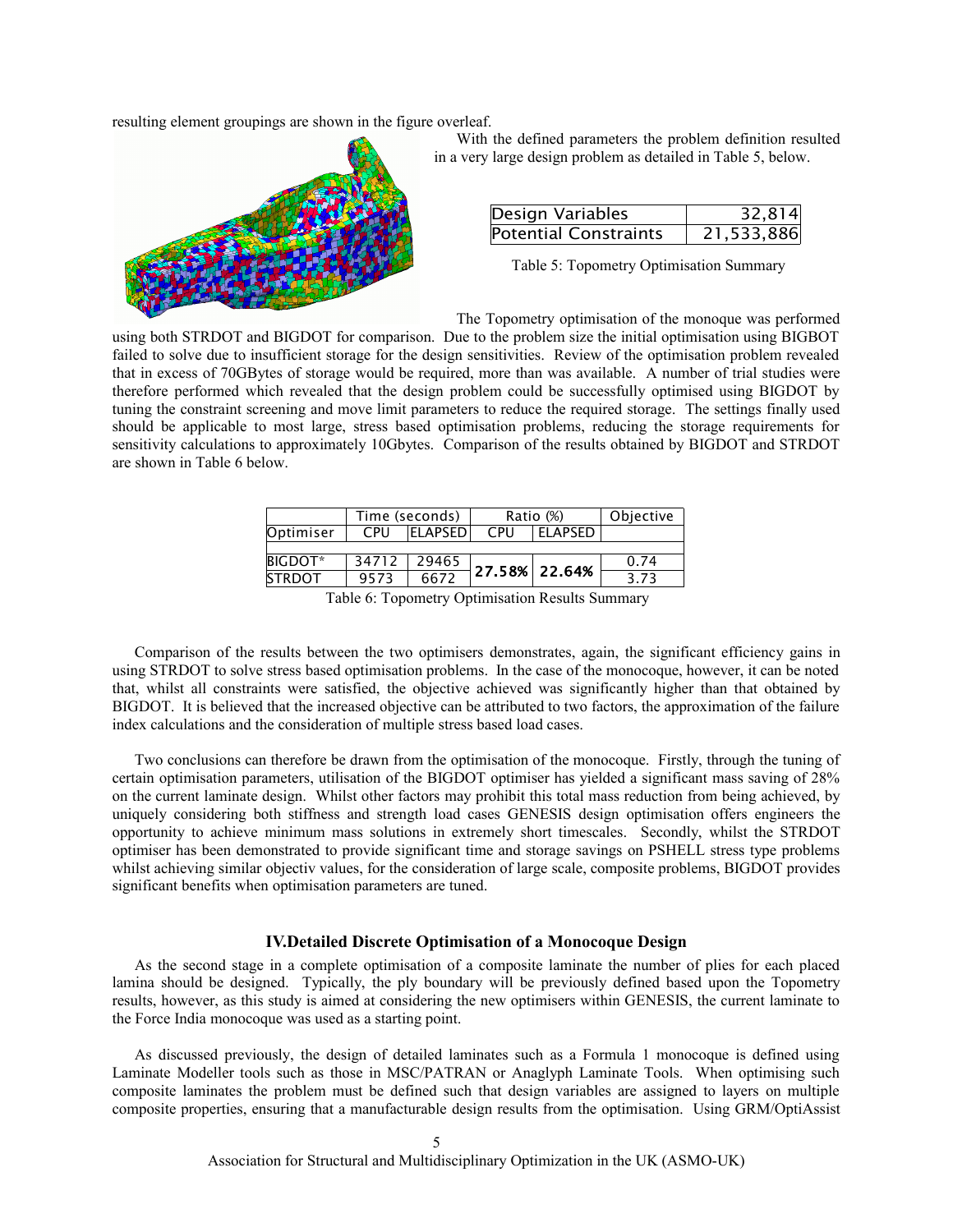this has been done for the monocoque, designing a total of 609 plies, ignoring plies that cannot be designed. Again utilising the design set-up facilities of OptiAssist symmetry for 120 pairs of plies has been defined as shown in the figure overleaf.

With the optimisation problem defined a sizing optimisation of the detailed laminate was performed using both BIGDOT and the new discrete optmiser DSCDOT. Table 7, below, shows the results obtained from both optimisers and demonstrates that the new optimiser, DSCDOT, provides a significant improvement in compared to both BIGDOT and the current laminate with a mass reduction on the current layup of 16%.

| Optimiser     | Normalised Objective |  |  |
|---------------|----------------------|--|--|
|               |                      |  |  |
| <b>BIGDOT</b> | 1.16                 |  |  |
| <b>DSCDOT</b> | $0.84*$              |  |  |

Table 7: Detailed Sizing Results Summary



When post-processing the results of a detailed sizing optimisation, interpretation of the results can often be an extremely complicated process. GRM/OptiAssist therefore offers a number of methods for the engineer to review the results. Firstly the layup file used to define the laminate construction can be interactively updated, ready for opening by Laminate Modeller or Laminate Tools. Secondly the number of plies for each global layer can be viewed using VR&D Design Studio to understand visually where existing plies should be duplicated or removed. Finally a summary of each global layer is created which can be easily read into any spreadsheet software package. The figure below shows the results of the optimisation of the Force India monoque using this latter option.



#### **V.Conclusion**

Utilising VR&D GENESIS, design optimisation has become integral part of the Formula 1 design process with many teams taking advantage of GENESIS' unique optimisation capabilities for composite laminate design. This increased use has, however, put high demands on the integration of optimisation into existing composite development processes. The increased use has also significantly increased the expectation of what can be achieved by optimisers for both solve time and objective result.

To address this demand two new optimisers have been developed by VR&D to add to the existing standard in design optimisation, BIGDOT. In this paper, these optimisers have been tested on one of the most complicated structural problems, which is the design optimisation of a formula 1 monoque.

Whilst STRDOT showed significant speed improvements, the initial release does not provide close enough answers to the well established BIGDOT for large composite problems. That said, the test problems have shown that significant solve time savings can be achieved for non-composite problems, whilst achieving similar objectives